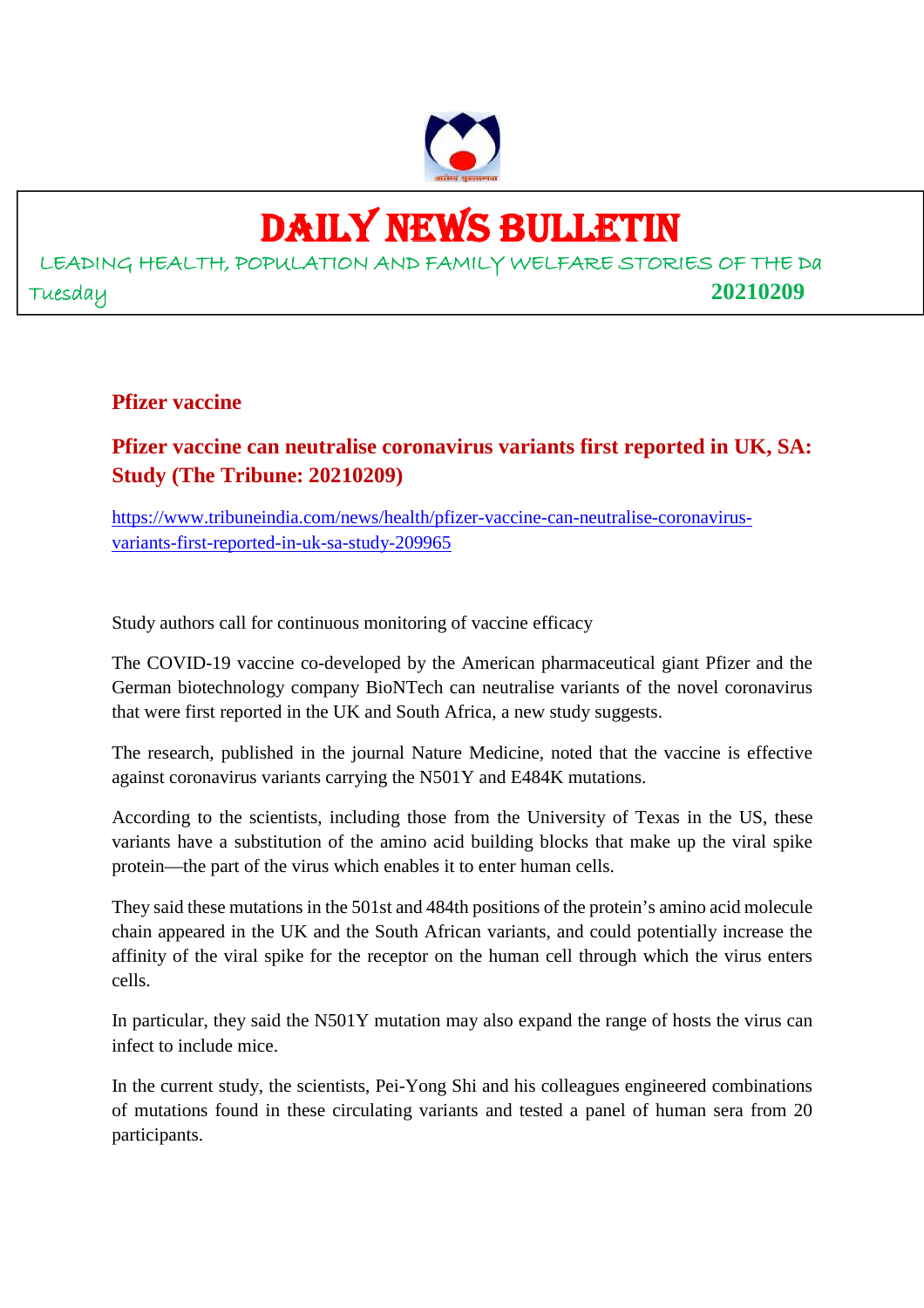They said the sera were obtained from their clinical trial of the Pfizer-BioNtech vaccine obtained two or four weeks after immunisation with two doses spaced three weeks apart.

When they tested the serum against the coronavirus strains, the authors found evidence of neutralisation of the mutant viruses by the sera panel, with slight variation.

According to the scientists, neutralisation against the E484K mutation was slightly lower than that against the N501Y mutation.

Commenting on the research, virologist Lawrence Young from the University of Warwick in the UK, said the findings confirm previous studies indicating that the Pfizer vaccine is very likely to be effective against the UK variant.

"It shows that the mutations found in the South African variant reduced the efficiency of virus neutralisation by 50 per cent but only in six out of the 20 sera examined," said Young, who was not related to the study.

Jonathan Ball, Professor of Molecular Virology, University of Nottingham in the UK, also noted that the findings are promising.

"This is important work and provides reassurance that the antibody response generated by the Pfizer vaccine is able to neutralise coronavirus genetically engineered to carry some of the mutations seen in the variants of concern first identified in the UK and South Africa," Ball, who was also unrelated to the study, said in a statement.

"However, we suspect that the effects of these mutations can be influenced by mutations occurring in other parts of the spike protein, so it will be important to validate these promising findings using viruses engineered to carry all of the mutations found in each variant," he added.

Due to the ongoing evolution of the coronavirus, the study authors called for continuous monitoring of vaccine efficacy for emerging variants. —PTI

## **Alzheimer's disease risk**

# **Higher blood pressure at night may increase Alzheimer's disease risk (The Tribune: 20210209)**

https://www.tribuneindia.com/news/health/higher-blood-pressure-at-night-may-increasealzheimers-disease-risk-209656

Higher blood pressure at night more than in daytime may be a risk factor for Alzheimer's disease in older men, suggest a new study from researchers at Uppsala University. Higher BP at night than in daytime may increase Alzheimer's disease risk.

The study has now been published in the journal Hypertension.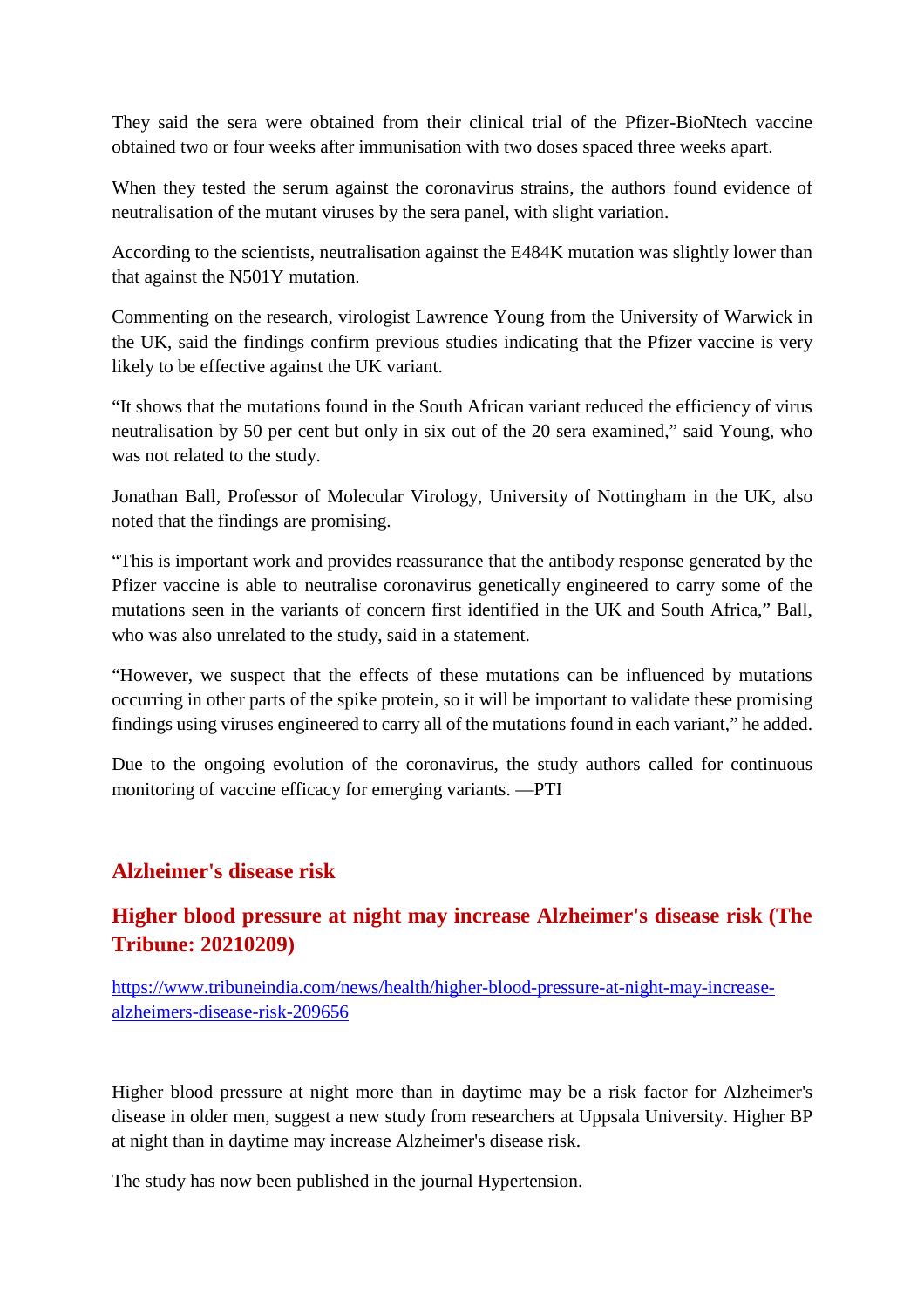'Dementia' is an umbrella term used to describe a category of symptoms marked by behavioural changes and gradually declining cognitive and social abilities. Numerous factors, including hypertension (high blood pressure), affect the risk of developing these symptoms.

Under healthy conditions, blood pressure (BP) varies over 24 hours, with lowest values reached at night. Doctors call this nocturnal blood pressure fall 'dipping'.

However, in some people, this BP pattern is reversed: their nocturnal BP is higher than in daytime. This blood pressure profile is known as 'reverse dipping'.

"The night is a critical period for brain health. For example, in animals, it has previously been shown that the brain clears out waste products during sleep, and that this clearance is compromised by abnormal blood pressure patterns. Since the night also represents a critical time window for human brain health, we examined whether too high blood pressure at night, as seen in reverse dipping, is associated with a higher dementia risk in older men," said Christian Benedict, Associate Professor at Uppsala University's Department of Neuroscience, and senior author of the study.

To test this hypothesis, the researchers used observational data from one thousand Swedish older men, who were followed for a maximum of 24 years. The included men were in their early seventies at the beginning of the study.

"The risk of getting a dementia diagnosis was 1.64 times higher among men with reverse dipping compared to those with normal dipping. Reverse dipping mainly increased the risk of Alzheimer's disease, the most common form of dementia," said Xiao Tan, postdoctoral fellow from the same department and first author of this research.

"Our cohort consisted only of older men. Thus, our results need to be replicated in older women," said Benedict.

According to the researchers, an interesting next step would be to investigate whether the intake of antihypertensive (BP-lowering) drugs at night can reduce older men's risk of developing Alzheimer's disease. — ANI

# **Experimental drug**

## **Experimental drug can speed up COVID-19 recovery: Study (The Tribune: 20210209)**

https://www.tribuneindia.com/news/health/experimental-drug-can-speed-up-covid-19 recovery-study-209604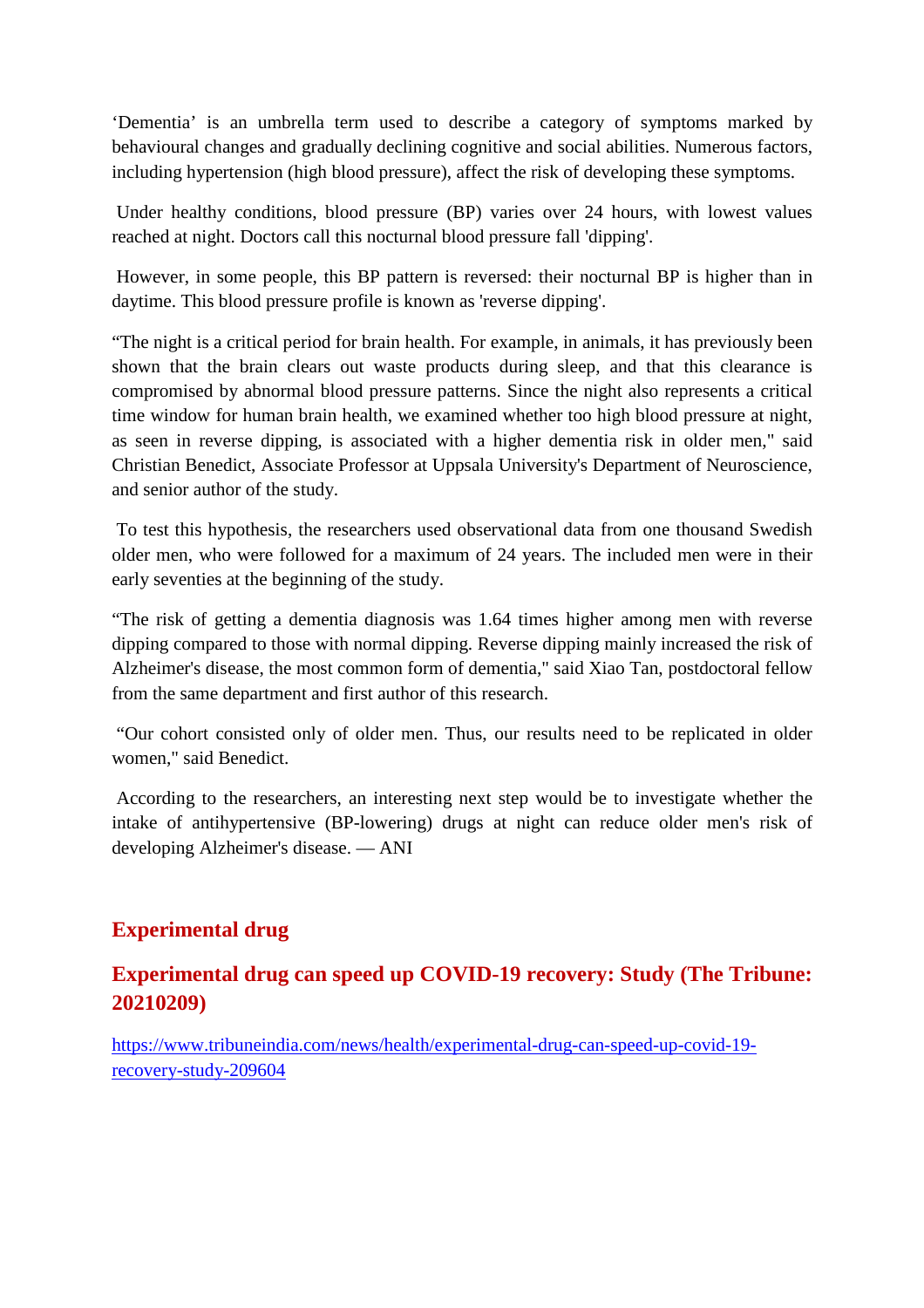The study noted that patients who received a single injection of the drug peginterferon-lambda were over four times more likely to have cleared the infection within seven days compared to a group treated with placebo

Scientists have found that an experimental antiviral drug can significantly speed up recovery in COVID-19 patients who do not need hospitalisation, an advance that may lead to better interventions to treat those infected with the novel coronavirus.

The study, published in the journal Lancet Respiratory Medicine, noted that patients who received a single injection of the drug peginterferon-lambda were over four times more likely to have cleared the infection within seven days compared to a group treated with placebo.

"This treatment has large therapeutic potential, especially at this moment as we see aggressive variants of the virus spreading around the globe which are less sensitive to both vaccines and treatment with antibodie," said study co-author Jordan Feld from the Toronto Centre for Liver Disease in Canada.

According to the researchers, people who were treated with the drug cleared the virus quickly with the effect being most pronounced in those with the highest viral levels.

"We also saw a trend towards quicker improvement of respiratory symptoms in the treatment group," Feld explained.

Patients with higher viral levels were much more likely to clear the infection following treatment with the drug than those who received the placebo — 79 per cent in the treatment arm compared to 38 per cent in the placebo group.

The researchers added that the virus levels decreased quickly in everyone in the treatment group.

They explained that rapid clearance of the virus has several benefits, particularly in those with high viral levels, as such cases are associated with more severe disease and a higher risk of transmission to others.

Among the 60 patients followed in the study, the researchers said five went to emergency rooms with deteriorating respiratory symptoms.

And of those five, they said four were in the placebo group, while only one was in the group which received the actual drug.

"If we can decrease the virus level quickly, people are less likely to spread the infection to others and we may even be able to shorten the time required for self-isolation," Feld said.

The scientists said interferon-lambda is a protein produced by the body in response to viral infections with the ability to activate a number of cellular pathways to kill invading viruses.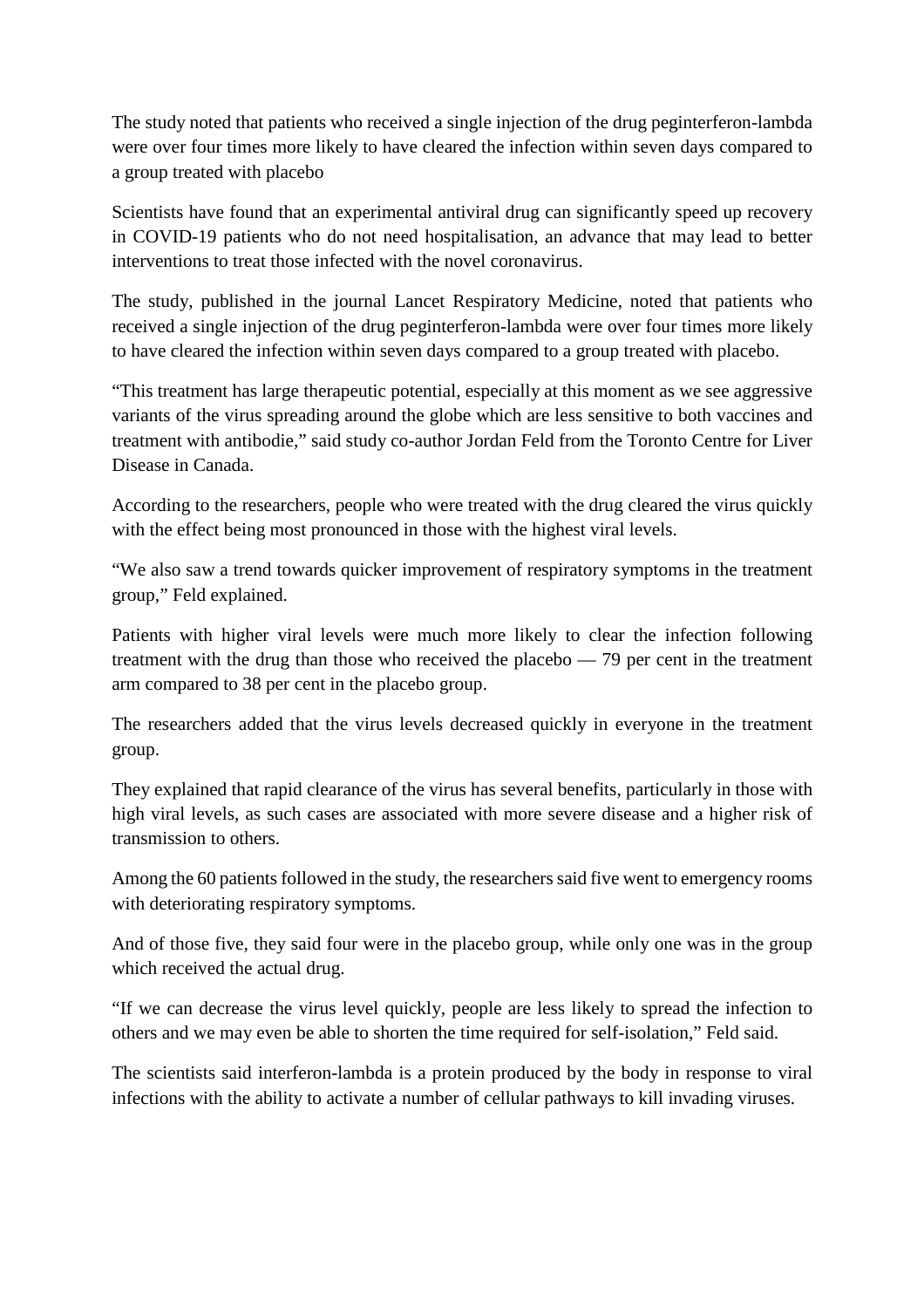Since the novel coronavirus prevents the body from producing interferons as means to avoid being controlled by the body's immune system, the study said treatment with the drug activated those same virus-killing pathways in the cells.

According to the researchers, the drug peginterferon-lambda is a long-acting version of the drug developed by Eiger BioPharmaceuticals, adding that it could be given as a single injection under the skin with a tiny needle.

They hope to conduct a phase 3 trial in the near future to find the efficacy of the drug in a much larger population. PTI

# **Rapid on-site drug**

# **Rapid on-site drug detection using wearable sensor (The Tribune: 20210209)**

https://www.tribuneindia.com/news/health/rapid-on-site-drug-detection-using-wearablesensor-209598

A sweat patch is attached to the skin for a certain period of time and then irradiated with light for testing

Researchers have developed a wearable sensor that can detect illegal drugs in sweat.

The drugs can be detected by using nanomaterials technology that amplify the optical signal of narcotics to a flexible, body-worn material.

The technology enables fast and highly sensitive drug detection—the sweat patch is attached to the skin for a certain period of time and then irradiated with light for testing.

According to the researchers, it only takes one minute without requiring additional process.

"The developed technology would overcome the technological limitations on identifying drug and prohibited substance use and enable drug detection without invasive and ethical problem," said researcher Ho Sang Jung from the Korea Institute of Materials Science (KIMS).

For the study, published in the journal ACS Applied Materials and Interfaces, the researchers focused on sweat which is not invasive and relatively free from human rights issues.

However, only small amount of substances is discharged in sweat, even though sweat contains various drugs taken so a highly sensitive sensor technology had to be developed for better detection.

The team's highly sensitive sensing utilised the surface-enhanced Raman scattering technology capable of enhancing the Raman signal of chemical substances by 1010 times and more.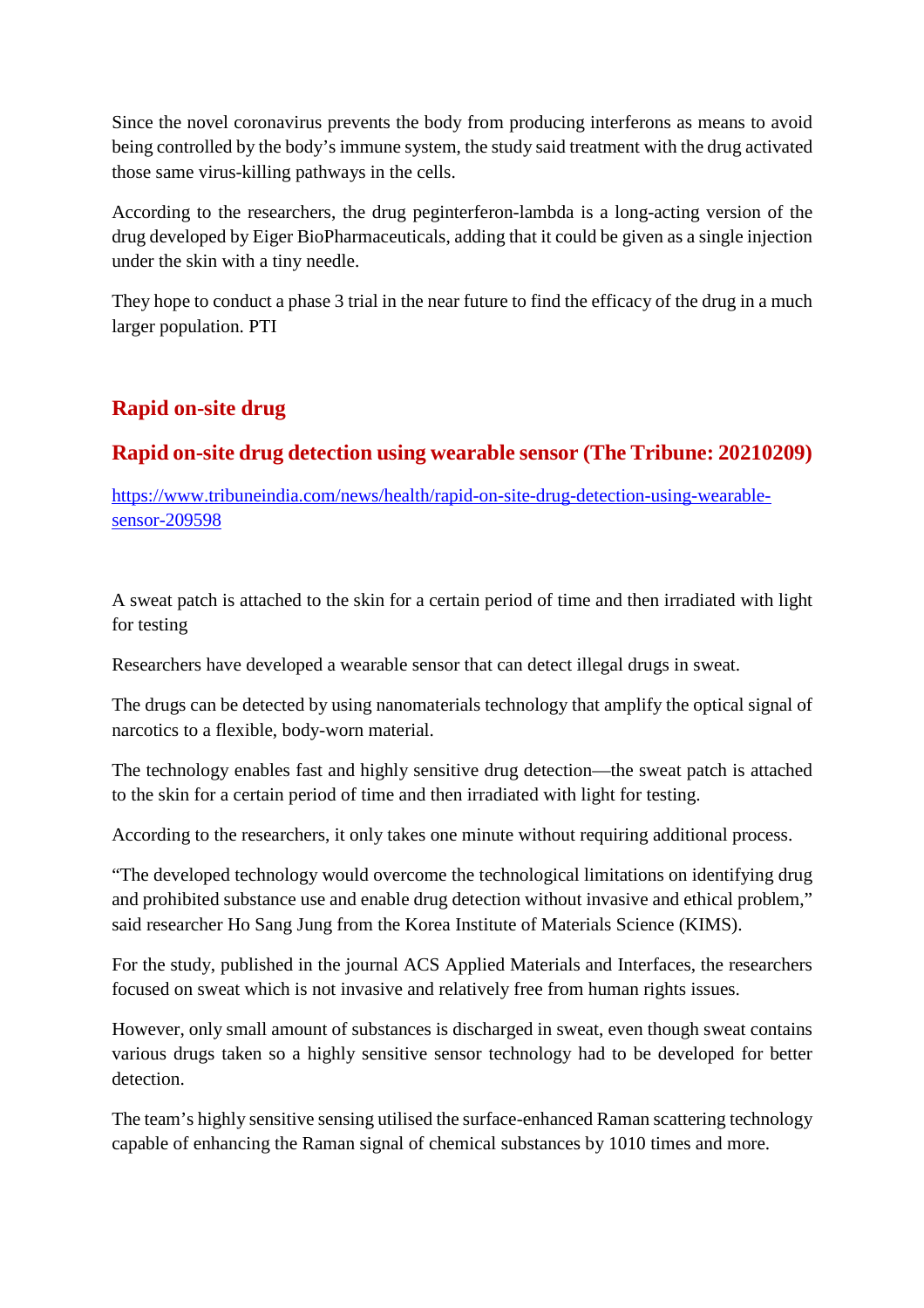As the Raman scattering signal includes the specific signal of molecules, intuitive substance identification is possible no matter what drug is discharged.

The researchers paid attention to the cocoon protein, a flexible and wearable material to develop a wearable optical sensor, according to the researchers.

A silk fibroin solution, a natural protein, was extracted from silkworm cocoon to make a 160 nanometer (nm) thick film.

The film was coated with 250 nm thick silver nanowire and transferred to the medical patch that can be attached to the skin.

Once the patch absorbs the sweat, the drug substance in the sweat penetrates the wearable sensor and reaches the silver nanowire.

By exposing the Raman laser on the patch, the drug can be detected in real time without removing the sensor. IANS

## **Anticancer drug**

## **Anticancer drug may improve outcome for severe Covid patients (The Tribune: 20210209)**

https://www.tribuneindia.com/news/health/anticancer-drug-may-improve-outcome-forsevere-covid-patients-209180

Bevacizumab is a medication that has been used to treat various types of cancer since 2004

Treating severe Covid-19 patients with an anticancer drug may reduce mortality and speed up recovery, a new study suggests.

According to a small clinical study, published in the journal Nature Communications, the drug called bevacizumab may be beneficial for Covid-19 patients.

"Our findings suggest that bevacizumab plus standard care is highly beneficial for patients with severe Covid-19 and should be considered as a potential first-line therapeutic regimen for this group," said researcher Yihai Cao from the Karolinska Institutet in Sweden.

Bevacizumab is a medication that has been used to treat various types of cancer since 2004.

It works by slowing the formation of new blood vessels by inhibiting a growth factor known as VEGF. Many patients with severe Covid-19 have elevated levels of VEGF as well as symptoms associated with this marker, including excess fluid and disorganized blood vessels in the lungs.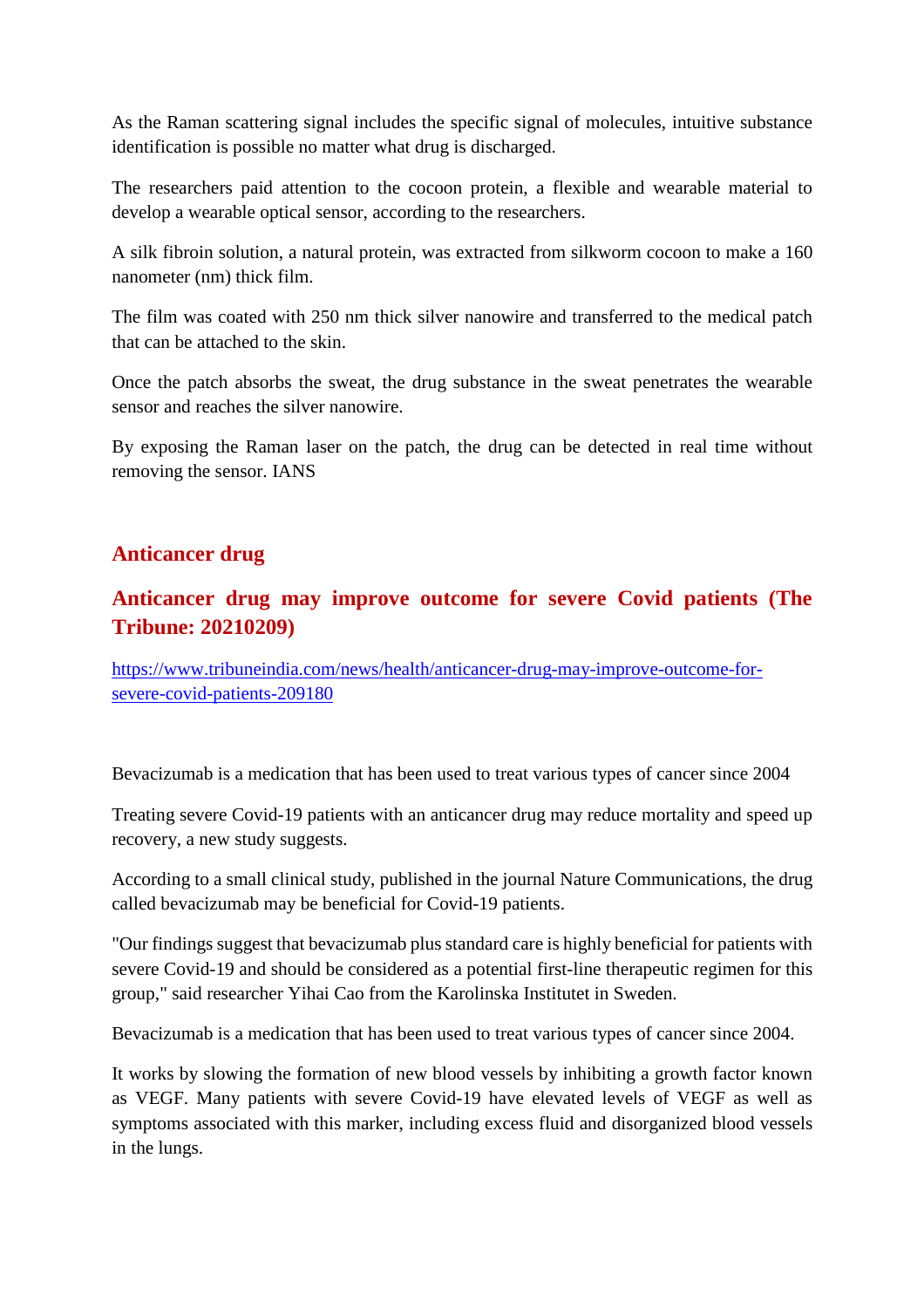Against this background, the researchers designed a clinical trial to investigate the effect of combining bevacizumab with standard care for treating patients with severe Covid-19.

For the study, the team recruited twenty-six confirmed Covid-19 patients with symptoms such as difficulty breathing, low blood oxygen levels and pneumonia.

They were retrospectively matched with 26 patients of similar characteristics who received standard care at the same hospitals in roughly the same time period and thus served as the control group.

The recruits received standard care plus a single low dose of about 7.5 mg/kg bevacizumab, which markedly improved blood oxygen levels within 24 hours compared to the control group.

By the end of the 28-day follow-up period, 92 per cent of the bevacizumab-treated patients no longer needed the same level of oxygen support as before the trial began, compared with an improvement rate of 62 per cent for the controls.

None of the bevacizumab-treated patients died and 17 (65 per cent) improved so much that they were able to leave the hospital within the follow-up period. In the control group, three died and only 46 per cent were discharged within 28 days.

The drug also shortened the duration of oxygen-support to a median of nine days compared with 20 for the standard care group. — IANS

# **Mediterranean diet**

# **Vegan diet better for weight loss than Mediterranean diet (The Tribune: 20210209)**

https://www.tribuneindia.com/news/health/vegan-diet-better-for-weight-loss-thanmediterranean-diet-209130

Blood pressure decreased on both diets

Vegan diet better for weight loss than Mediterranean diet

Photo for representation only. Source: iStock.

A vegan diet is more effective for weight loss and cholesterol control than a Mediterranean diet, a new study suggests.

The findings, published in the Journal of the American College of Nutrition, indicated that the study participants lost an average of 6 kilograms on the vegan diet, compared with no mean change on the Mediterranean diet.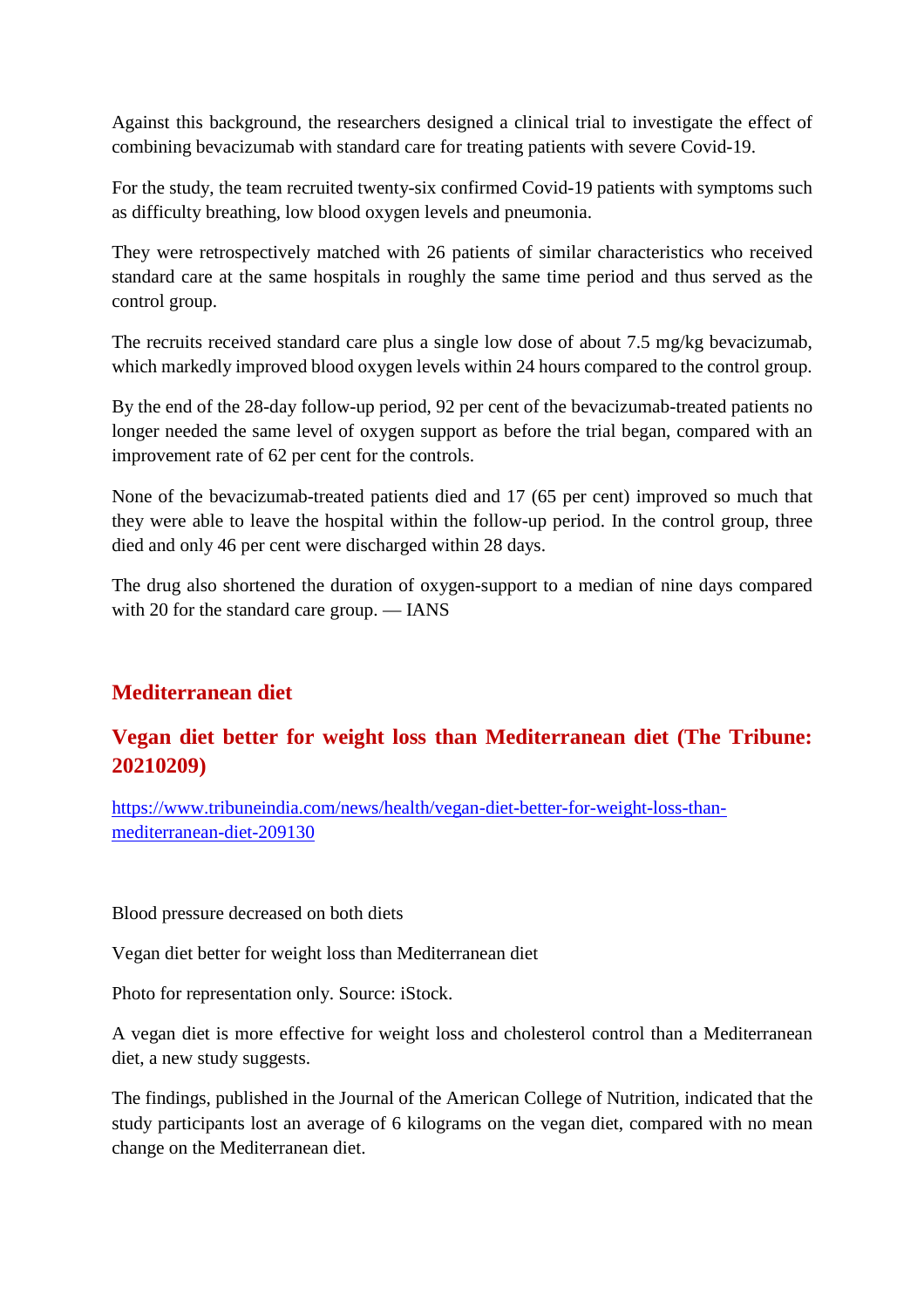"Previous studies have suggested that both Mediterranean and vegan diets improve body weight and cardiometabolic risk factors, but until now, their relative efficacy had not been compared in a randomized trial," said researcher Hana Kahleova from the Physicians Committee for Responsible Medicine, a non-profit organization in the US.

According to the researchers, a low-fat vegan diet has better outcomes for weight, body composition, insulin sensitivity, and cholesterol levels, compared with a Mediterranean diet.

For the study, the team randomly assigned participants—who were overweight and had no history of diabetes—to a vegan diet or a Mediterranean diet in a 1:1 ratio.

For 16 weeks, half of the participants started with a low-fat vegan diet that eliminated animal products and focused on fruits, vegetables, whole grains, and legumes.

The other half started with the Mediterranean diet, which followed the PREDIMED protocol, which focuses on fruits, vegetables, legumes, fish, low-fat dairy, and extra virgin olive oil, while limiting or avoiding red meat and saturated fats.

The study found that the vegan diet decreased total and LDL cholesterol levels by 18.7 mg/dL and 15.3 mg/dL, respectively, while there were no significant cholesterol changes on the Mediterranean diet.

## **New questions: On COVID-19**

# **New questions: On COVID-19 infecting one-fifth of Indian population ((The Hindu: 20210209)**

https://www.thehindu.com/opinion/editorial/new-questions-the-hindu-editorial-on-covid-19 infecting-one-fifth-of-indian-population/article33762932.ece

ICMR's serological survey findings may have relevance for modifying vaccination policy

The results of the ICMR's third serological survey to ascertain the spread of COVID-19 show that nearly one in five Indians — about 270 million — may have been infected. The headline findings were publicised at a press conference and it will be a while before granular details of the course of the infection — as was known till December — will be made public in a peerreviewed journal. However, what is known so far is that compared to August — when data for the second serological survey was announced — there has been a three-fold rise in infections. There has also been a five-fold rise (in percentage terms) of the infection in those aged 10-17 years. The third edition also included a serological survey of doctors, nurses and paramedical staff, revealing that nearly 25% — significantly above the national average — had been infected. Compared to reports of city-focused serology surveys in Delhi and mathematical modelling estimates, the ICMR survey-results appear to be more conservative in estimating the true spread. Experts of various hues point to the declining trend in infections since September,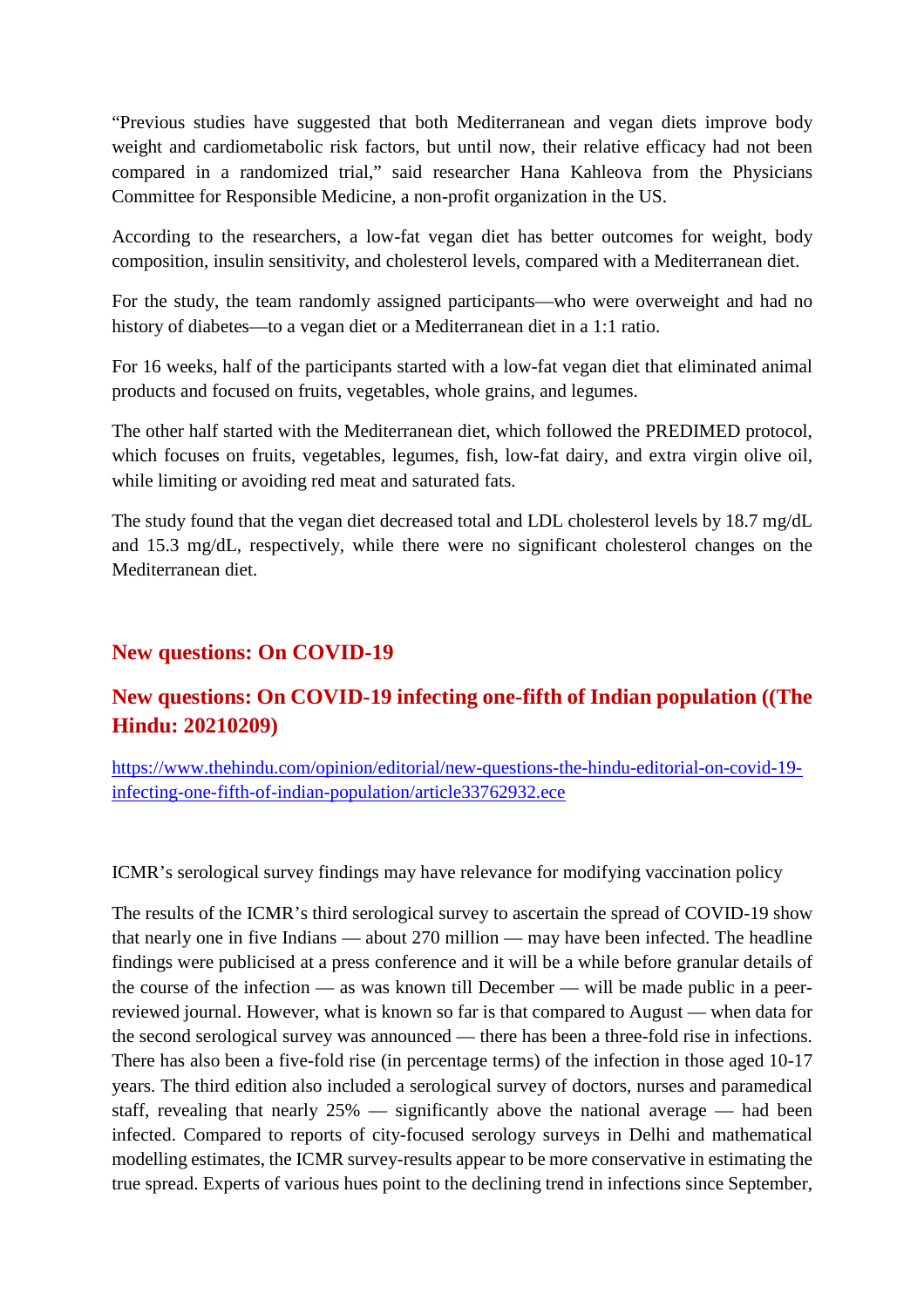and the absence of multiple peaks in coronavirus cases as a pointer to the spread being far wider and speeding up 'herd immunity'— a state when a significant proportion of people in a locale have been infected, thereby retarding future spread. But it would be wrong to derive comfort from this situation. The ICMR emphasises that the results point to a significant number still potentially vulnerable, underscoring the need to be vaccinated and continuing with distancing and masking up. Also, neither this survey nor any city-wide survey has evaluated how long antibodies persist and if certain virus mutant variants can overcome the protection from antibodies.

Given that vaccines are round the corner for the general public and that no district has been immune from the virus, it is now no longer useful to know that 80% of India is still vulnerable. Rather, such surveys must shift focus to asking more granular questions: should the rise in spread among teenagers and children mean that they be considered for vaccination earlier than scheduled? Should companies accelerate trials to test protection in children? Should the rise in rural India — the survey is designed in a way to sample more villages than urban pockets mean that they be given vaccines earlier? These and many more questions are no doubt already on the minds of specialist researchers but alongside the vaccination drives, the ICMR and the government health facilities must coordinate with a broader spectrum of specialists to investigate questions that can be used to guide and modify vaccination policy.

## **COVID-19: New cases**

# **COVID-19: New cases fall below 10,000 for second time in February (The Hindu: 20210209)**

https://www.thehindu.com/news/national/covid-19-new-cases-fall-below-10000-for-secondtime-in-february/article33789288.ece

Workers sanitise a classroom as schools prepare to reopen for 6th to 8th standard students after remaining closed for months due to COVID-19 pandemic, in Mirzapur on February 8, 2021. | Photo Credit: PTI

The COVID-19 active caseload remained below 2 lakh

The daily new COVID-19 cases fell below 10,000 for the second time this month taking India's tally of cases to 1,08,47,304, while fresh fatalities remained below 100 for the fourth consecutive day, according to the Union Health Ministry data updated on February 9.

Coronavirus updates — February 9, 2021

A total of 9,110 new infections were reported in a span of 24 hours, while the death toll increased to 1,55,158 with 78 daily new fatalities, the data updated at 8 am showed. The number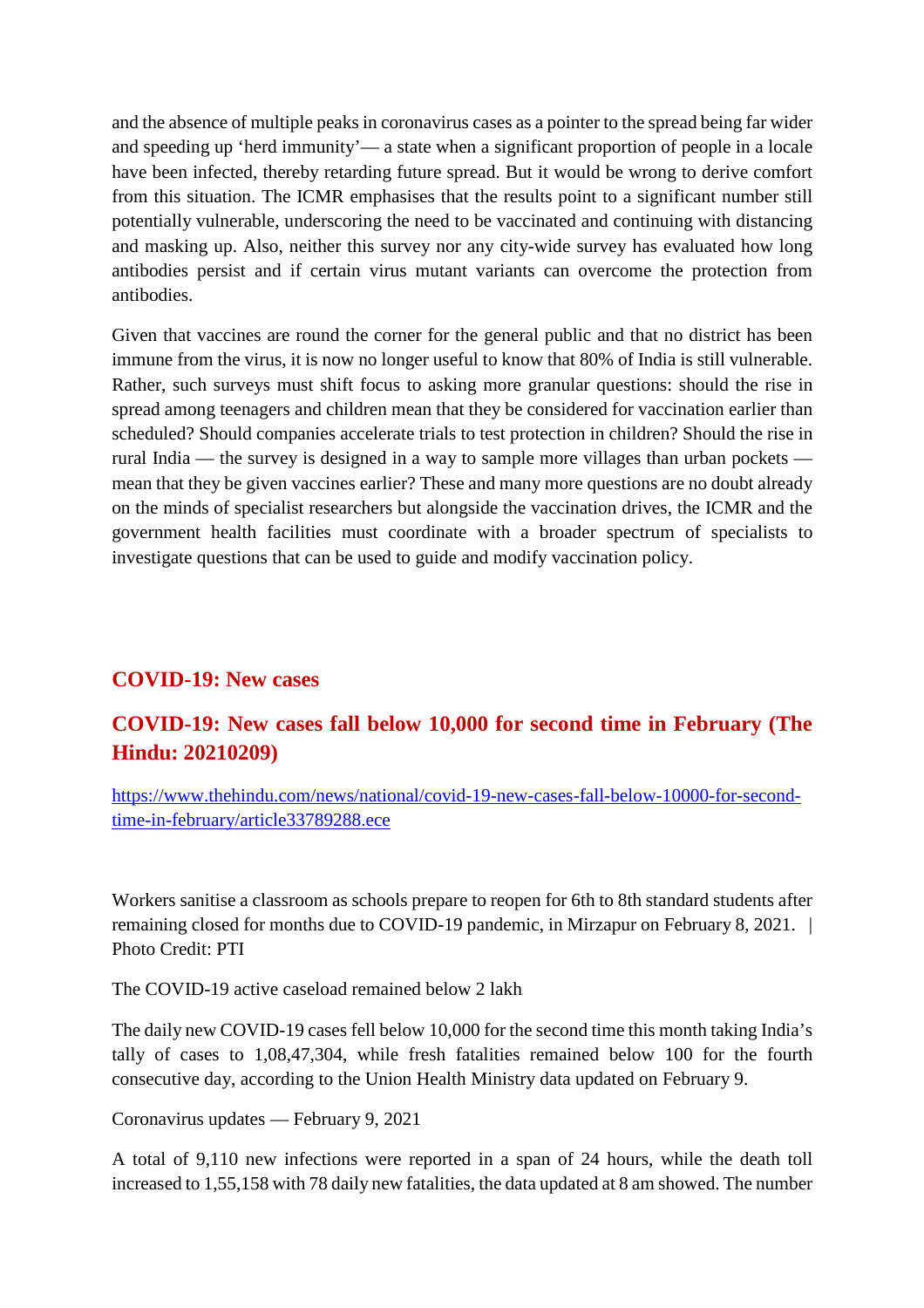of people who have recuperated from the disease surged to 1,05,48,521 pushing the national COVID-19 recovery rate to 97.25%, while the COVID-19 case fatality rate stands at 1.43%.

The COVID-19 active caseload remained below 2 lakh.

State Helpline numbers for COVID-19

There are 1,43,625 active cases of coronavirus infections in the country which comprise 1.32% of the total caseload, the data stated. India's COVID-19 tally had crossed the 20-lakh mark on August 7, 30 lakh on August 23, 40 lakh on September 5 and 50 lakh on September 16.It went past 60 lakh on September 28, 70 lakh on October 11, crossed 80 lakh on October 29, 90 lakh on November 20 and surpassed the one-crore mark on December 19.

#### **Surgery (The Asian: 20210209)**

http://onlineepaper.asianage.com/articledetailpage.aspx?id=15397118

# SC sets aside Centre's decision not to lower cut-off marks for dental surgery course

Court, on<br>uside its order mission to the<br>of Denta  $(608)$  co (BDS) course for<br>saying it suffers<br>vices of illegality<br>jonality. directed ne vaca<br>r BDS 1

the Centre that the vacant<br>seats in first year BDS for<br>the academic year 2020-<br>2021 be filled from the<br>candidates who participated in the NEET (UG)

ed in the NEET (UG)<br>courses for the current<br>year after lowering the<br>minimum mark by 10 per<br>centile. NEET (UG)-20

ip.<br>of 7,000

# **HIV: An innovative therapeutic**

# **HIV: An innovative therapeutic breakthrough to optimize the immune system (New Kerla: 20210209)**

https://www.newkerala.com/news/2021/24118.htm

Prompted by the need to improve conventional treatments for people infected with the human immunodeficiency virus (HIV-1), a team from the Institut national de la recherche scientifique (INRS) has identified a therapeutic approach to restore the effectiveness of immune cells.

The study, led by doctoral student Hamza Loucif and Professor Julien van Grevenynghe, was published in the journal Autophagy.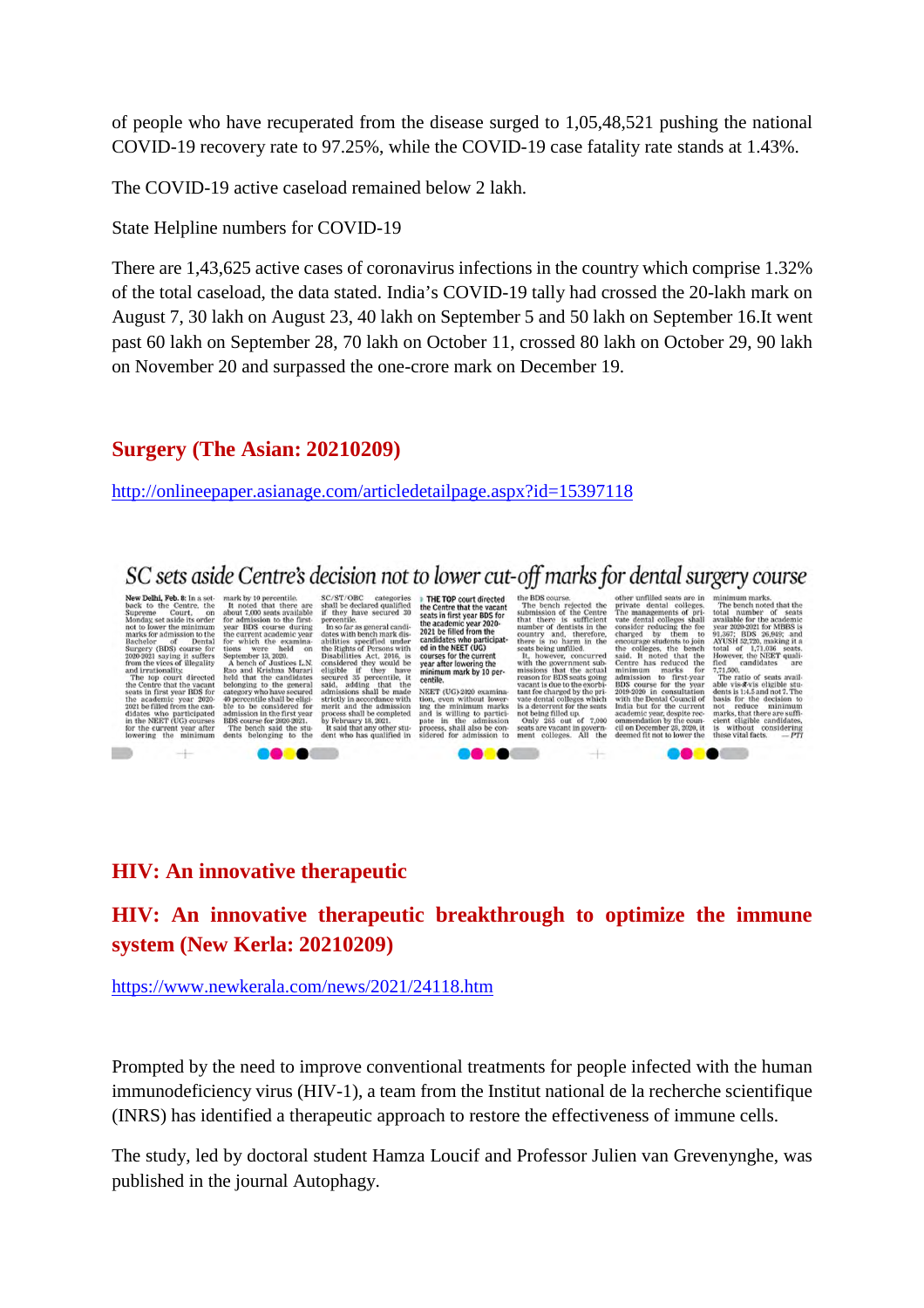Most people infected with HIV-1 require daily antiretroviral therapy to control the infection. These drugs cause significant side effects without fully restoring the normal functioning of the immune system. Yet, a specific group of patients, called "elite controllers", are able to live with the infection without any drug intervention.

"They represent an incredible model for detecting, at the molecular level, what needs to be improved for other patients," said Professor Julien van Grevenynghe.

"That's why the team of immunologists wanted to find out what differentiates them from conventionally treated patients to develop new weapons against infection," added Grevenynghe.

Scientists demonstrated that the strength of elite controllers comes from their energy metabolism within CD8 lymphocytes.

"Cells require energy, produced in the mitochondria to protect the body and carry out their functions. However, this energy is not used effectively by treated patients. Due to a deregulation of the metabolism, the cells are weakened in their immune function," said Professor van Grevenynghe, who has worked on HIV for 15 years.

This energy deficiency is not permanent. Indeed, the research team demonstrated that CD8 lymphocytes can be "re-educated" using a soluble protein that optimizes their energy intake and immune function.

"The protein, called interleukin-21 (IL-21), restores mitochondrial energy metabolism through a cell recycling process called autophagy. For elite controllers, the degradation of lipid reserves through autophagy, or lipophagy, is highly effective," said the Ph.D. student.

"These results have an undeniable therapeutic interest, as the protein already exists! Moreover, the mere fact that elite controllers exist is proof in itself that we will one day be able to survive the infection without aggressive treatment," Professor van Grevenynghe enthusiastically points out. "We might ultimately be thinking about ending the treatment. The cells could also respond better to vaccination and treatment with better energy efficiency."

All the immune protection associated with CD8 lymphocytes comes from the presence of CD4 lymphocytes. These cells act as orchestra conductors' cells of the immune system. Therefore, the research team wants to determine if CD4 lymphocytes also have a metabolic advantage. Ultimately, the group wants to test their therapeutic approach in humanized mouse models and even macaques.

An additional benefit of this breakthrough is that the results of the study would not be limited to HIV-1 alone. "A comparison can be made with other pathologies associated with persistent inflammation, such as cancer, diabetes and even COVID-19 with lung inflammation," said Julien van Grevenynghe. (ANI/3 hours ago)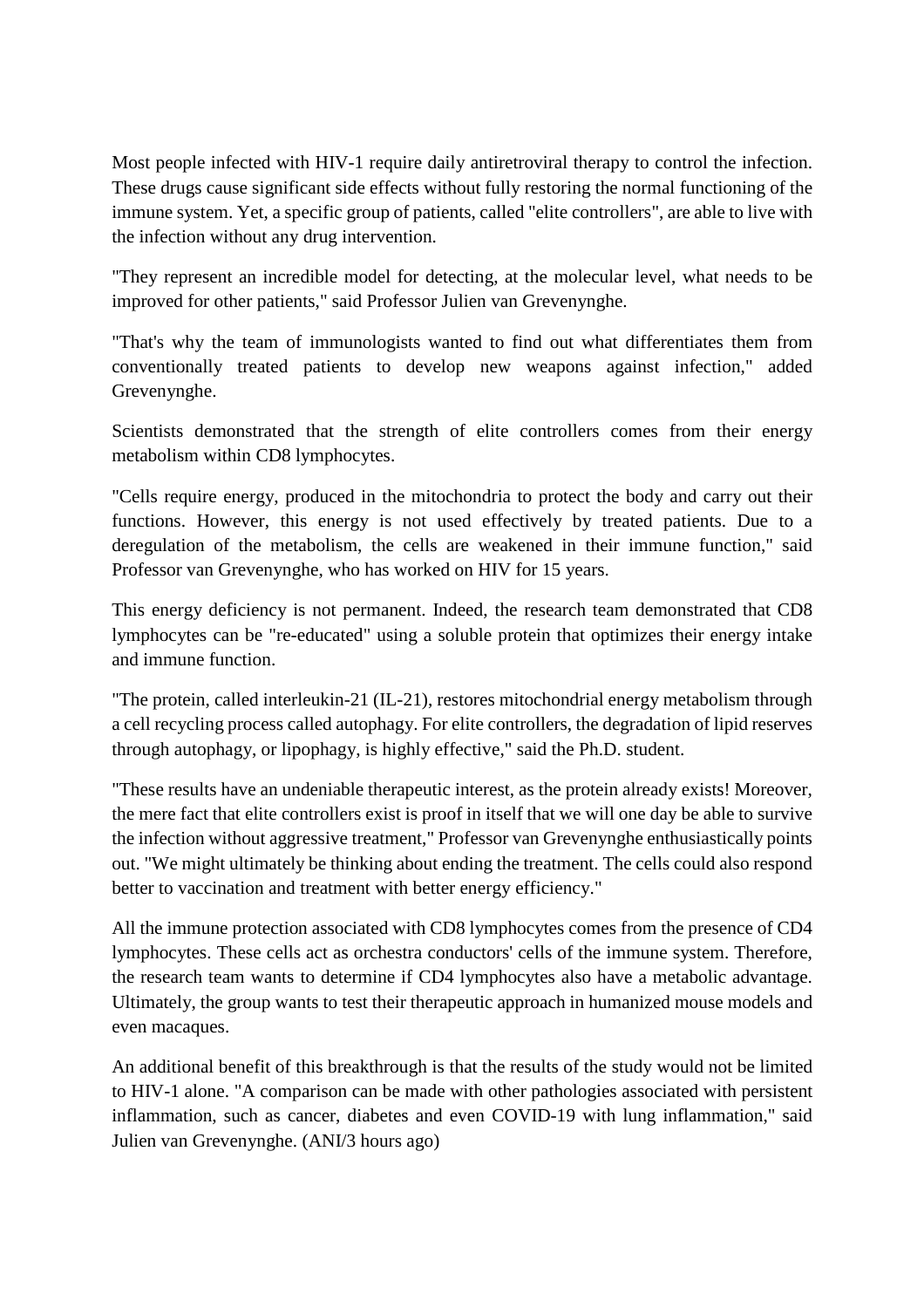#### Alzheimer's disease

Higher blood pressure at night than in daytime may increase Alzheimer's disease risk (New Kerla: 20210209)

#### https://www.newkerala.com/news/2021/24036.htm

Higher blood pressure at night than in daytime may be a risk factor for Alzheimer's disease in older men, suggest a new study from researchers at Uppsala University. Higher BP at night than in daytime may increase Alzheimer's disease risk

The study has now been published in the journal Hypertension.

'Dementia' is an umbrella term used to describe a category of symptoms marked by behavioural changes and gradually declining cognitive and social abilities. Numerous factors, including hypertension (high blood pressure), affect the risk of developing these symptoms.

Under healthy conditions, blood pressure (BP) varies over 24 hours, with lowest values reached at night. Doctors call this nocturnal blood pressure fall 'dipping'.

However, in some people, this BP pattern is reversed their nocturnal BP is higher than in daytime. This blood pressure profile is known as 'reverse dipping'.

"The night is a critical period for brain health. For example, in animals, it has previously been shown that the brain clears out waste products during sleep, and that this clearance is compromised by abnormal blood pressure patterns. Since the night also represents a critical time window for human brain health, we examined whether too high blood pressure at night, as seen in reverse dipping, is associated with a higher dementia risk in older men," said Christian Benedict, Associate Professor at Uppsala University's Department of Neuroscience, and senior author of the study.

To test this hypothesis, the researchers used observational data from one thousand Swedish older men, who were followed for a maximum of 24 years. The included men were in their early seventies at the beginning of the study

"The risk of getting a dementia diagnosis was 1.64 times higher among men with reverse dipping compared to those with normal dipping. Reverse dipping mainly increased the risk of Alzheimer's disease, the most common form of dementia," said Xiao Tan, postdoctoral fellow from the same department and first author of this research.

"Our cohort consisted only of older men. Thus, our results need to be replicated in older women," said Benedict.

According to the researchers, an interesting next step would be to investigate whether the intake of antihypertensive (BP-lowering) drugs at night can reduce older men's risk of developing Alzheimer's disease. (ANI/5 hours ago)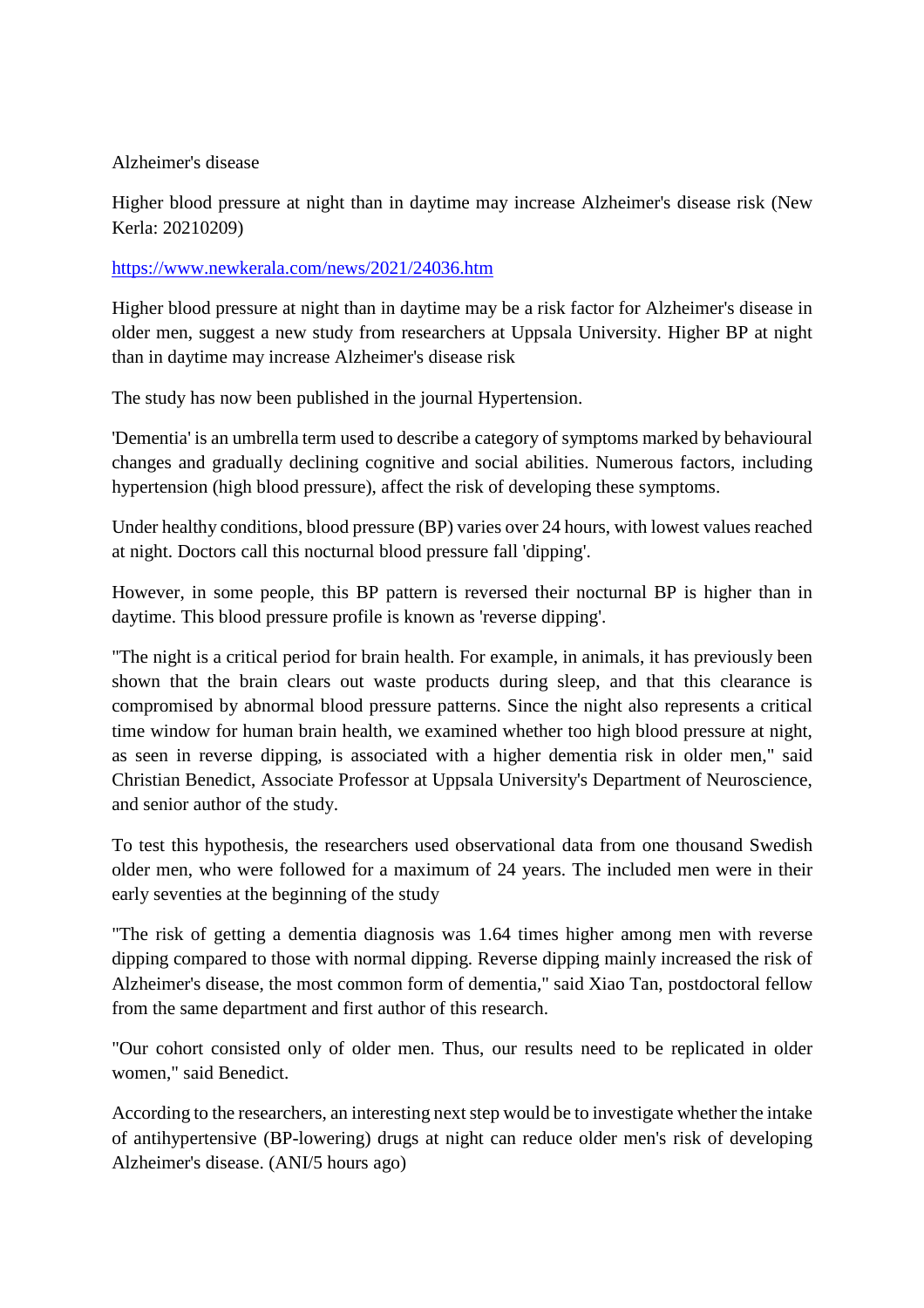## **Fertility**

# **Zinc could help with fertility during COVID-19 pandemic: Study (New Kerla: 20210209)**

https://www.newkerala.com/news/2021/23809.htm

A new study has suggested that zinc supplements for both men and women, who are attempting to conceive can assist in reproduction during the coronavirus pandemic. Zinc may help prevent mitochondrial damage in young egg, and sperm cells.

The study was published in the journal 'Reproductive Sciences'. The COVID-19 pandemic, which has taken a toll on the physical and mental health of people, has also reportedly affected fertility among men and women. The new study has found a way to combat the ill-effects of the pandemic, on fertility.

Wayne State University School of Medicine researchers, who led the study, also reported that zinc could enhance immunity against the virus.

In 'Potential Role of Zinc in the COVID-19 Disease Process and its Probable Impact on Reproduction', Husam Abu-Soud, Ph.D., associate professor of Obstetrics and Gynecology and the C.S. Mott Center for Growth and Development, said that in addition to benefiting couples attempting to conceive during the pandemic, zinc supplementation of up to a maximum of 50 mg per day for all adults could be beneficial in enhancing immunity and fighting the viral disease process of COVID-19.

Dr Abu-Soud and co-authors Ramya Sethuram, Reproductive Endocrinology and Infertility fellow, and medical student David Bai, reviewed the pathophysiology of COVID-19, particularly in relation to reproductive function.

They found that zinc depletion in connection with the cytokine storm - the overreaction of the immune system that causes inflammation, tissue damage, and possible organ failure in fighting COVID-19 - can cause mitochondrial damage and an accumulation of reactive oxygen species in the immature egg and sperm. The result could prevent reproduction and conception.

Zinc has beneficial effects as an antioxidant and anti-inflammatory agent, and could prevent or mitigate the damage in the egg and sperm cells that result from the body's immune reaction to the virus, Dr Abu-Soud said. The use of zinc could improve embryo quality and potentially lessen some pregnancy complications.

He also noted that zinc can be beneficial to the general population in enhancing immunity and fighting the viral disease process. The element works by combating oxidative cell damage.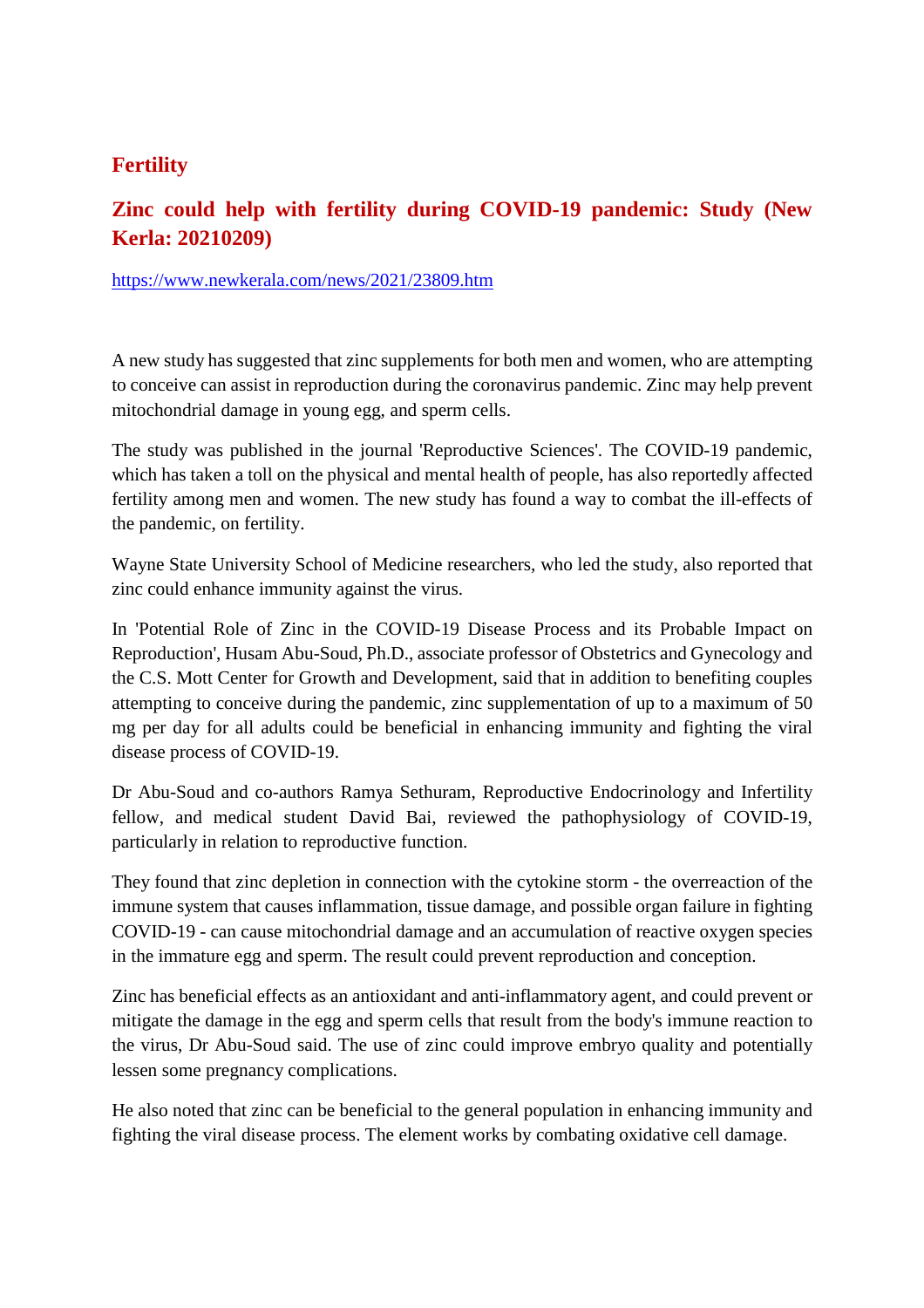Zinc alone may be insufficient to reverse the process once widespread oxidative cell damage has occurred. However, if the supplement is administered to those infected with COVID-19 before the cytokine storm phase, zinc may assist in ameliorating disease progression in the mild and early phases by suppressing viral replication and preventing cell damage as a proantioxidant, the researchers said. (ANI/21 hours ago)

#### **Green Tea**

# **ीन टी केफायदकिलट हैलंबी पर या सबुह खाली पेट इसका सेवन हैलाभकारी? जािनए यहां(Navbharat Times: 20210209)**

https://navbharattimes.indiatimes.com/lifestyle/health/is-it-ok-to-drink-green-tea-on-anempty-stomach/articleshow/80759600.cms?story=2

कुछ लोग इसका सेवन वर्कआउट से पहले करना भी पसंद करते हैं और कुछ काम करते वक्त भी पीते हैं। यह आपकी इच्छा पर निर्भर करता है कि आप इसे कब पीना पसंद करते हैं। लेकिन खानी पेट इसका सेवन बिल्कुल भी न करें।

is it ok to drink green tea on an empty stomach

ग्रीन टी के फायदों की लिस्ट है लंबी पर क्या सुबह खाली पेट इसका सेवन है लाभकारी? जानिए यहां

सेहत के लिए ग्रीन टी (Green tea) कई तरह से फायदेमंद होती है। वेटलॉस ड्रिंक की बात करें तो इसमें सबसे ऊपर ग्रीन टी का ही नाम आता है। वजन घटाने से लेकर ब्लड शुगर कंट्रोल और इससे पाचन में भी सुधार होता है। ग्रीन टी पीने से कोलेस्ट्रोल कम करने में भी मदद मिलती है। इसके फायदों की लिस्ट काफी लंबी है और सेहत विशेषज्ञों की मानें तो एक दिन में दो कप ग्रीन टी पीने से सेहतमंद रहा जा सकता है।

कुछ लोगों को ग्रीन टी इतनी पसंद होती है कि इसी से अपने अपने दिन की शुरुआत करते हैं लेकिन क्या वास्तव में सुबह के वक्त खाली इसका सेवन फायदेमंद हैं? जानकारों की मानें तो खाली पेट ग्रीन टी पीने से शरीर पर नकारात्मक प्रभाव पड़ सकता है।

#### कब्ज की समस्या को जन्म दे सकती है ग्रीन टी

ग्रीन टी में टैनिन होता है जो पेट में एसिड को बढ़ा सकता है जिससे पेट में दर्द हो सकता है। पेट में अत्यधिक एसिड पहंचने से मिचली यानी घबराहट या उलटी (Nauseous) जैसा अहसास हो सकता है। खाली पेट ग्रीन टी के सेवन से कब्ज (constipation) की समस्या को भी जन्म दे सकता है। इसलिए खाली पेट ग्रीन टी का सेवन नहीं करना चाहिए। इसे हमेशा खाने के बाद या खाने के बीच में पी पीना चाहिए। पेप्टिक अल्सर (या एसिड रिफलकस (peptic ulcers or acid reflux) से ग्रसत लोगों के लिए ग्रीन टी सहीं नहीं है।

कब्ज में बिल्कुल न खाएं ये चीजें, बढ़ सकती हैं मुश्किलें

#### एनीमिया से पीड़ित लोगों को नहीं करना चाहिए ग्रीन टी का सेवन

ऐसा माना जाता है कि ग्रीन टी में जो कैफीन होता है उससे एंगजायटी की स्थिति और बदतर हो सकती है। इसलिए एंगजायटी यानी चिंता या पैनिक अटैक से प्रसुत लोगों को ग्रीन टी का सेवन कम करना चाहिए। खाली पेट तो बिल्कुल भी नहीं करना चाहिए। इसमें मौजूद कैटेचिन खाद्य पदार्थों से आयरन के अवशोषण को घटा देता है। अगर आपको आयरन डेफिशियंसी एनीमिया है तो नेशनल कैंसर इंसटीटयुट के अनुसार आपको खाना खाने के बीच में ग्रीन टी पीनी चाहिए। इससे खाने से मिलने वाले आयरन का अवशोषण बढ़ जाता है।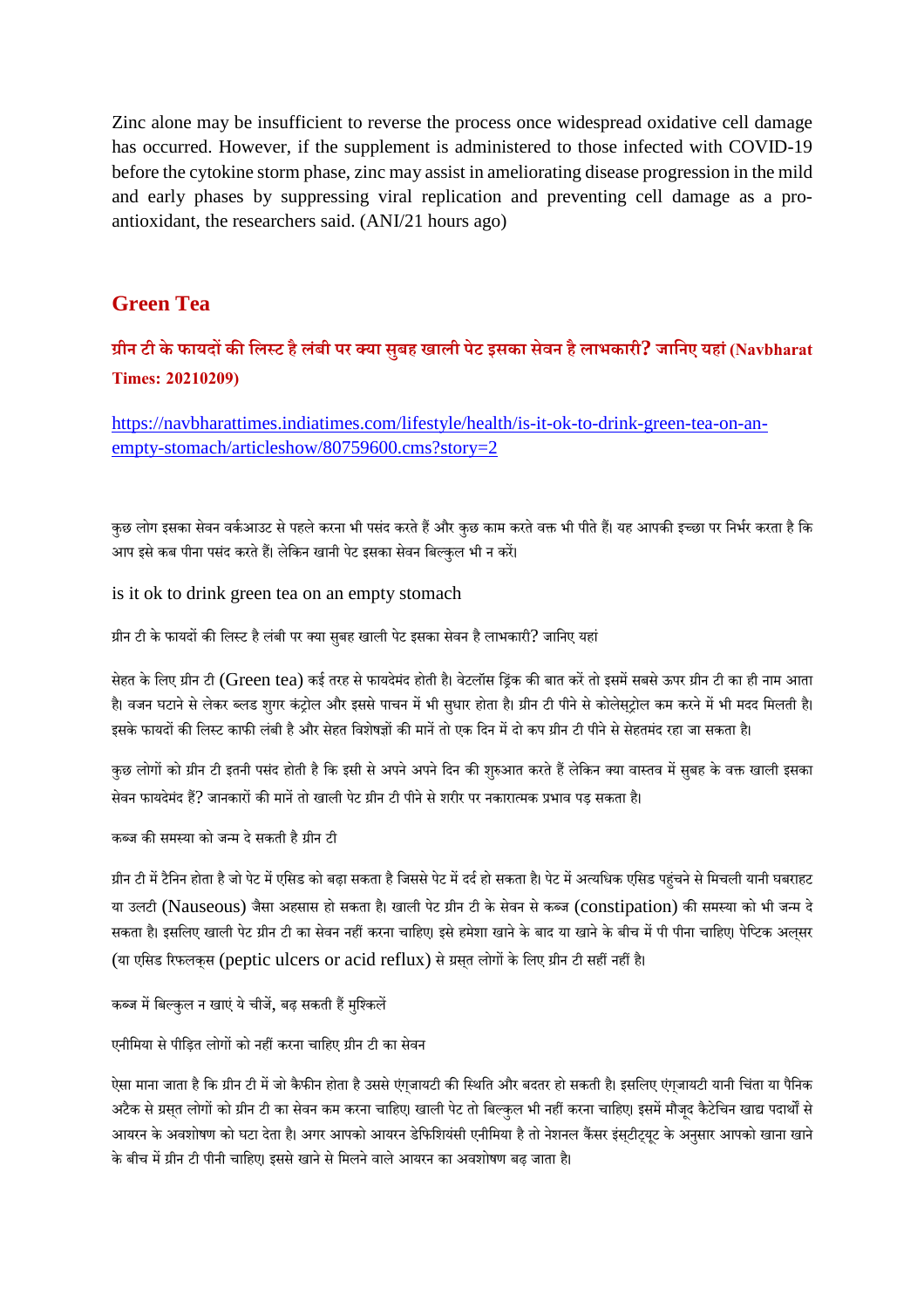नुकसान दायक है खाली पेट चाय

जब भी आप खाली पेट चाय का सेवन करते हैं तो इसमें मौजूद यौगिक शरीर और रक्त यानी ब्लड को प्रभावित करते हैं। इसीलिए जब आप ग्रीन टी पीते हैं तो इसके साथ कुछ खाएं जरूर। यह शरीर में मौजूद प्रोटीन को कम करती है। खाली पेट इसके सेवन करने वालों को अल्सर और हाइपर ऐसिडिटी होने का खतरा रहता है। खाली पेट लेने से आपको गैस और एसिडिटी की भी परेशानी हो सकती है। साथ ही इसके सेवन से पित्त रस के बनने और काम की प्रक्रिया पर असर पड़ता है। इसकी वजह से मिचली आ सकती है और घबराहट महसस हो सकती है।

#### **Ayurved**

# **आयुवद कहता है बचच् के िलए जहर हैइन चीजको एक साथ खाना, बीमारयका लग सकता है ढेर((Navbharat Times: 20210209)**

https://navbharattimes.indiatimes.com/lifestyle/family/foods-that-kids-should-not-be-eatentogether-in-hindi/articleshow/80760000.cms?story=3

कुछ चीजों को एक साथ खाना आयुर्वेद के अनुसार सवासृथय के लिए नुकसानदायक हो सकता है।

foods that kids should not be eaten together in hindi

आयुर्वेद कहता है बचचों के लिए जहर है इन चीजों को एक साथ खाना, बीमारियों का लग सकता है ढेर

हेल्दी और पौष्टिक चीजें खाने से स्वास्थ्य अच्छा रहता है लेकिन अगर इन्हीं चीजों को ठीक तरह से ना खाया जाए तो ये फायदे की जगह नुकसान दे सकती हैं। जी हां, कुछ खाद्य पदार्थों को एकसाथ खाना सवासथय के लिए हानिकारक साबित हो सकता है और बचचों के मामले में तो यह बहत ज्यादा खतरनाक हो सकता है।

वहीं कुछ खाद्य पदार्थ ऐसे हैं जो अकृसर बचचों को एकसाथ दिए जाते हैं जो कि बिलकु गलत है। इसलिए इस आर्टिकल में हम आपको बताने जा रहे हैं कि बच्चों को कया चीजें एकसाथ नहीं खिलानी चाहिए।

ूट और योगट

आयुर्वेद के अनुसार योगर्ट के साथ फल खाने के साथ पाचन अग्नि खराब होती है और इससे शरीर में विषाकृत पदार्थ बनते हैं। इसकी वजह से एलजी, जकाम और खांसी हो सकती है।

सफेद ब्रेड और जैम

बच्चों को नाशते में ब्रेड और जैम खूब पसंद आता है लेकिन आपको जानकर हैरानी होगी कि ये कॉम्बिनेशन सेहत के लिए ठीक नहीं होता है। इससे अचानक बलड शुगर लेवल बढ़ जाता है। ऐसे में बच्चों को बहुत थकान महसूस होती है और उनकी रोजमर्रा की जिंदगी प्रभावित होती है। इससे थकान और नींद जयादा आती है।

इसके अलावा ब्रेड और जैम खाने से रकत वाहिकाओं में अचानक से शुगर बढ़ जात है और इस समय पर्यापत इंसुलिन बनाने के लिए शरीर को ज़्यादा मेहनत करनी पड़ती है। इससे शरीर पर खासतौर पर पैंक्रियाज पर अनावश्यक दबाव पड़ता है।

वहाइट ब्रेड की जगह बच्चे को फाइबर युकुत होल ग्रेन और मल्टी ग्रेन ब्रेड खिलाएं।

यह भी पढ़ें : बच्चे की मोटाई और लंबाई बढ़ाने के लिए उसे खिलाएं केले से बनी दलिया